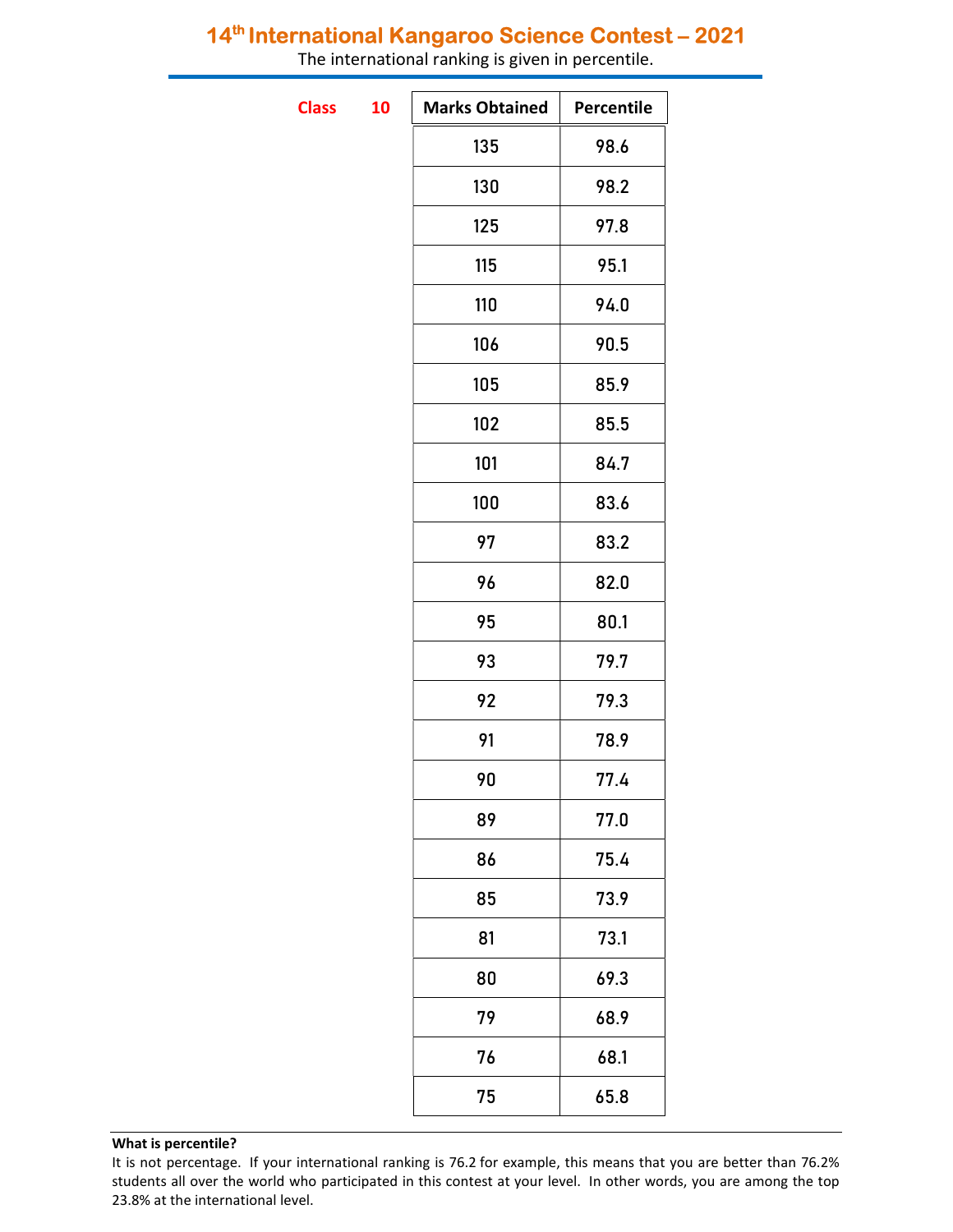# 14<sup>th</sup> International Kangaroo Science Contest - 2021

| The international ranking is given in percentile. |    |                       |                   |  |  |  |  |
|---------------------------------------------------|----|-----------------------|-------------------|--|--|--|--|
| <b>Class</b>                                      | 10 | <b>Marks Obtained</b> | <b>Percentile</b> |  |  |  |  |
|                                                   |    | 73                    | 65.4              |  |  |  |  |
|                                                   |    | 72                    | 65.0              |  |  |  |  |
|                                                   |    | 71                    | 61.9              |  |  |  |  |
|                                                   |    | 70                    | 58.5              |  |  |  |  |
|                                                   |    | 69                    | 57.7              |  |  |  |  |
|                                                   |    | 68                    | 57.3              |  |  |  |  |
|                                                   |    | 66                    | 56.1              |  |  |  |  |
|                                                   |    | 65                    | 52.3              |  |  |  |  |
|                                                   |    | 64                    | 51.9              |  |  |  |  |
|                                                   |    | 63                    | 51.5              |  |  |  |  |
|                                                   |    | 62                    | 51.1              |  |  |  |  |

61 50.0

60 44.9

58 44.2

57 43.8

56 43.0

55 36.1

53 34.9

52 34.1

51 33.4

50 28.0

49 27.2

48 26.8

47 25.6

46 24.9

#### What is percentile?

It is not percentage. If your international ranking is 76.2 for example, this means that you are better than 76.2% students all over the world who participated in this contest at your level. In other words, you are among the top 23.8% at the international level.